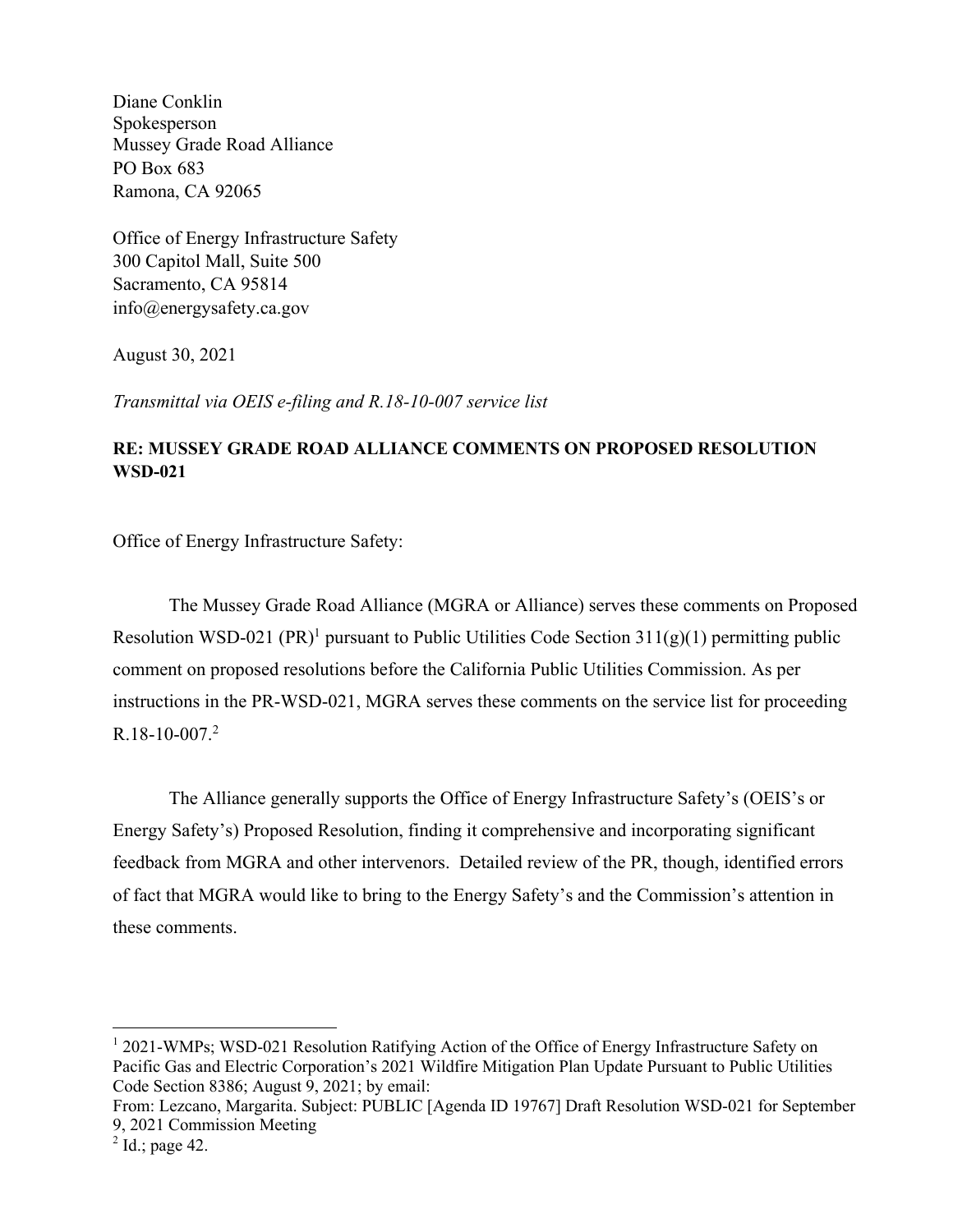The Alliance comments were prepared by MGRA's expert witness, Joseph W. Mitchell, Ph.D.

# **1. PG&E'S ANNOUNCEMENT OF A LARGE-SCALE UNDERGROUNDING INITIATIVE AND IMPACTS ON OTHER INITIATIVES**

PG&E recently announced that it is planning to underground 10,000 miles of conductor in high fire threat areas.<sup>3</sup> PG&E announced this as a "moonshot" type of program, apparently moving its announcement of this program forward several months in response to its equipment being associated with the Dixie fire.<sup>4</sup> Even though this proposal had supposedly been in preparation for some time, it was not mentioned during PG&E's RAMP application proceeding, its 2021 Wildfire Mitigation Plan, or its general rate case, which was filed in June.

Energy Safety appropriately identifies this lack of transparency as Deficiency PG&E-21-14, titled "Inadequate transparency of system hardening plan", <sup>5</sup> in which it directs PG&E to "provide additional detail on its short-term system hardening plans; provide its long-term system hardening plan; explain how, if at all, PG&E's recently announced undergrounding plan changes its decisionmaking framework for initiative selection; and provide an update on its system hardening efforts."<sup>6</sup>

Given the scale of this purported undertaking, it must inevitably impact PG&E's initiativemaking framework. In fact, MGRA titled one of the section titles in its comments on the utility Q2 reports "PG&E's Undergrounding Announcement Threatens to Render All Technology Programs Moot,"<sup>7</sup> meaning that investment in technology for ignition reduction makes no sense if conductors are to be placed underground in the long run. Likewise, this program would also render moot any program including extensive deployment of covered conductor.

<sup>&</sup>lt;sup>3</sup> "PG&E Announces Major New Electric Infrastructure Safety Initiative to Protect Communities From Wildfire Threat," July 21, 2021: https://investor.pgecorp.com/news-events/press-releases/press-releasedetails/2021/PGE-Announces-Major-New-Electric-Infrastructure-Safety-Initiative-to-Protect-Communities-From-Wildfire-Threat/default.aspx.

<sup>4</sup> PG&E Aims to Curb Wildfire Risk by Burying Many Power Lines; Ivan Penn; New York Times; July 21, 2021. (NYT)

https://www.nytimes.com/2021/07/21/business/energy-environment/pgeundergroundpowerlineswildfires.html

 $5$  PR; pp. 27-28.

 $6$  Id.

<sup>7</sup> 2021-WMPs; MUSSEY GRADE ROAD ALLIANCE COMMENTS ON THE 2021 WILDFIRE MITIGATION PLAN Q2 QUARTERLY REPORTS OF SDG&E, PG&E, AND SCE; August 16, 2021.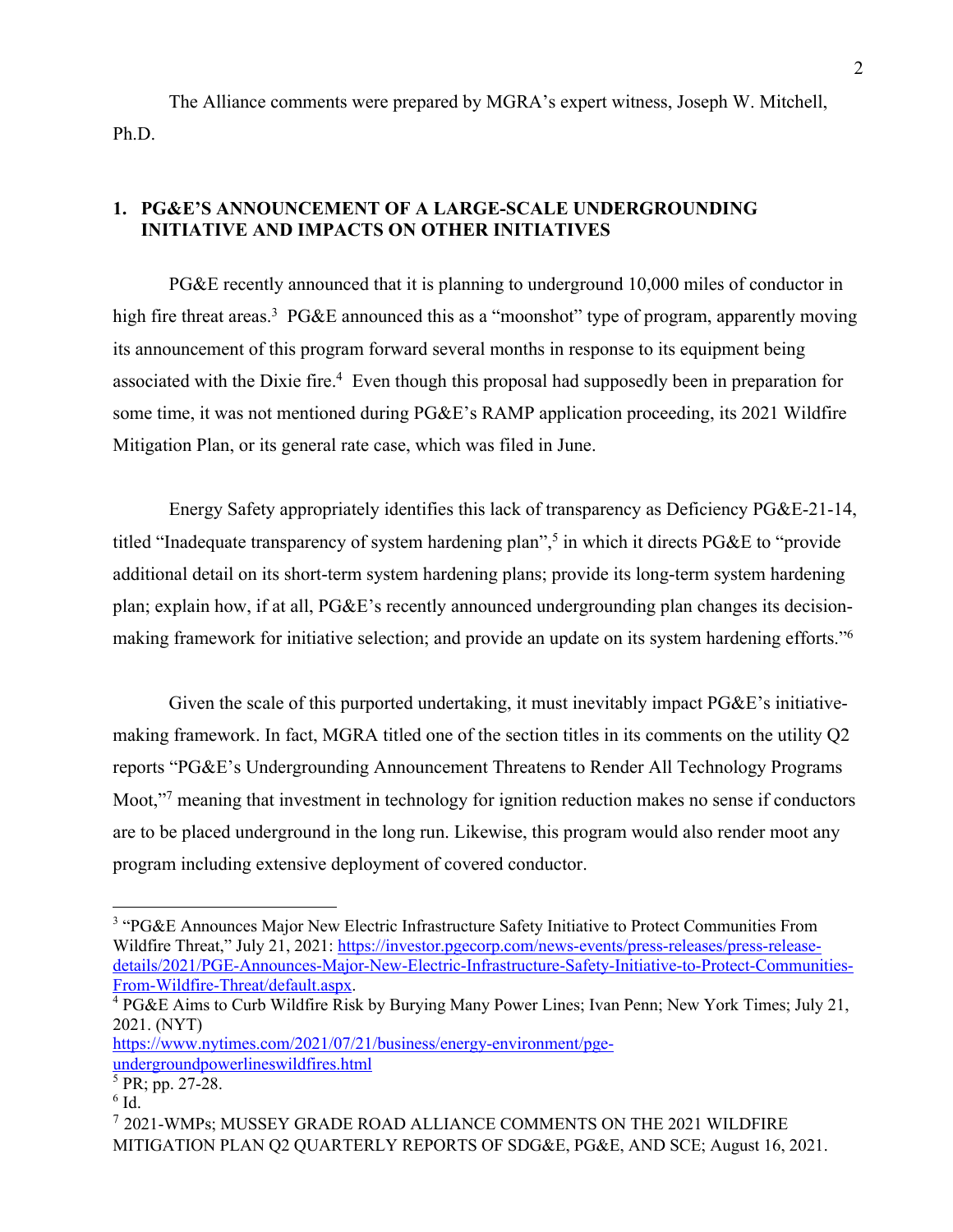# **1.1. Impact on Long Term Planning**

OEIS found that PG&E's long-term planning for wildfire mitigation strategies is inadequate and has directed them to address this issue:

"*ISSUE: PG&E does not have a sufficient methodology for establishing and committing to long-term plans in wildfire mitigation despite being able to in all other areas of planning and operations within their business.*

*REMEDY: PG&E must develop a robust methodology for planning out 10 years (or longer) within its Wildfire Mitigation Plan to reduce long-term risk and buy down the costs of mitigation efforts*."<sup>8</sup>

PG&E's surprise announcement is yet another indication of this problem of a lack of longterm wildfire mitigation strategy. The fact that the undergrounding program conflicts with other mitigation measures creates even more confusion regarding PG&E's strategy and plans.

### **1.2. Impact on REFCL**

As noted in the PR, MGRA had supported more dedicated investigation of REFCL: "PG&E and SCE's pilots on Rapid Earth Fault Current Limiters (REFCLs) have shown promise as a potential low-cost alternative to address ignition risks such as vegetation contact and wire downs. (MGRA, TURN)."<sup>9</sup> As MGRA stated in its reply comments:

"*One common thread that MGRA has identified in its review of quarterly reports is that utilities do not have plans for rapidly implementing "game changing" technologies. Elimination of customer and resident risk from wildfire and power shutoff in mid-range timeframes might be feasible with some of the technologies currently under evaluation, but only with a visionary commitment to the goal of ending the utility wildfire problem and the planning of ambitious programs...*

<sup>8</sup> PR; App. A; p. 34.

 $9$  PR; App A; p. 25.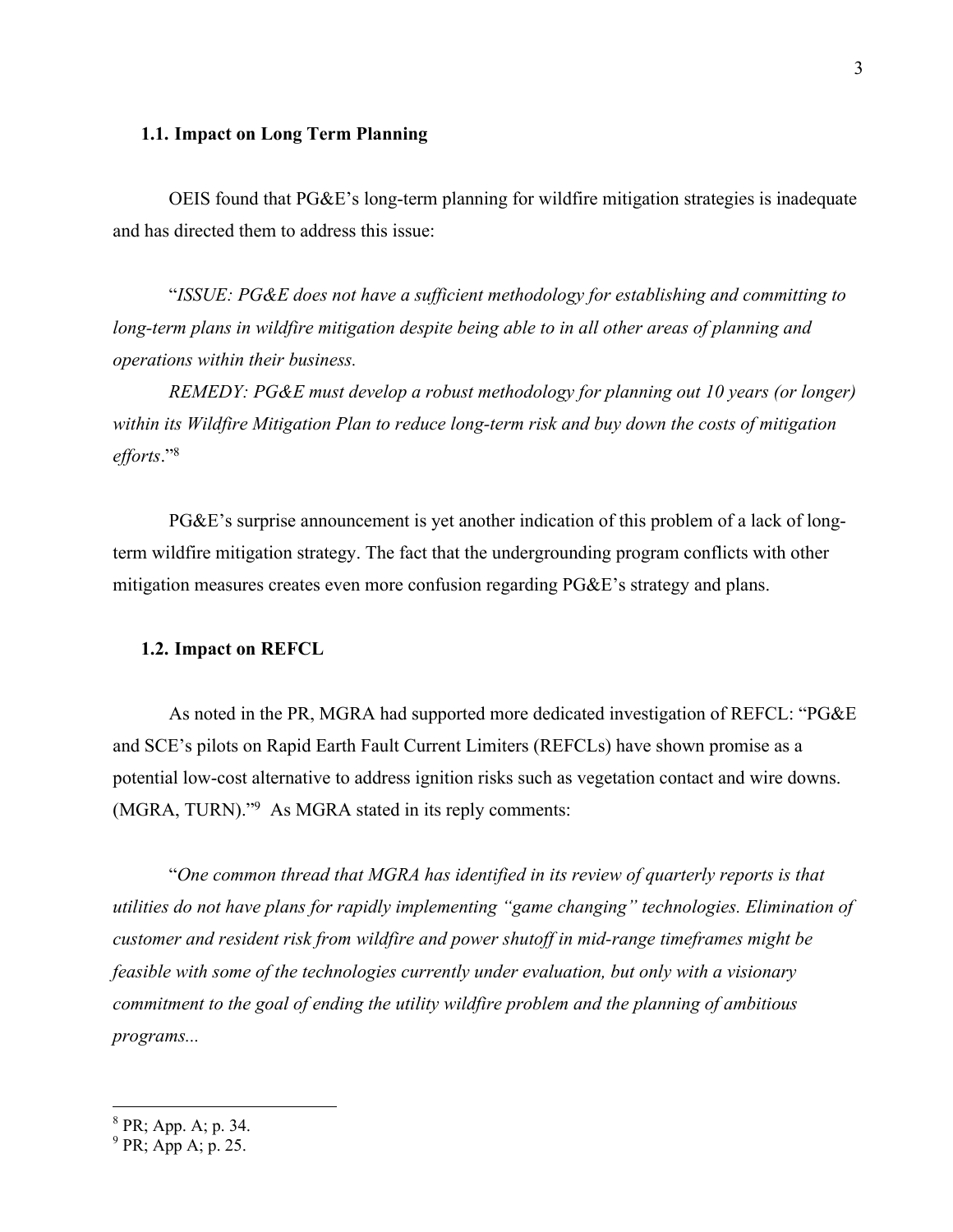*WSD should require PG&E to develop a proposal for a 'moon shot' program that could mitigate areas exposed to expanded shutoff with REFCL within the next few years and potentially reduce the need for environmentally damaging expanded EVM. If feasible and sound, the same approach could be adopted by other IOUs*."<sup>10</sup>

This "moon shot" language and the vision of a long-term strategy to eliminate wildfire risk was, ironically, also used by PG&E CEO Patricia Poppe when describing the proposed underground program:

"*This year the company is putting 70 miles of lines underground, so increasing the work to 1,000 miles a year would be a leap. 'That's the moonshot,' Ms. Poppe said on a call with reporters. 'It should be a shocking number because it's a big goal*."<sup>11</sup>

# **1.3. Impact on Covered Conductor Deployment**

MGRA and other stakeholders recommended that the OEIS require a common approach across utilities regarding covered conductor deployment,<sup>12</sup> particularly since SCE is relying heavily on this mitigation and claims to be able to deploy covered conductor at a significantly lower cost per unit mile than PG&E or SDG&E.<sup>13</sup> Proposed Resolution raises Issue PG&E-21-09:

"*The utilities must coordinate to develop a consistent approach to evaluating the long-term risk reduction and cost-effectiveness of covered conductor deployment, including:*

*1. The effectiveness of covered conductor in the field in comparison to alternative initiatives.*

*2. How covered conductor installation compares to other initiatives in its potential to reduce PSPS risk*."<sup>14</sup>

PG&E fails to differentiate between covered conductor, undergrounding, and other hardening programs when it performed its risk and RSE calculations.<sup>15</sup> While SDG&E finds RSE for undergrounding and covered conductor to be roughly equivalent, SCE claims that the RSE for

<sup>&</sup>lt;sup>10</sup> 2021-WMPs; RE: MUSSEY GRADE ROAD ALLIANCE REPLY TO STAKEHOLDER COMMENTS ON 2021 WILDFIRE MITIGATION PLANS OF PG&E, SCE, AND SDG&E; April 13, 2021; p. 11.  $11$  NYT.

 $12$  PR; App. A; pp. 23-24.

 $13$  PR; App. A; p. 96.

 $^{14}$  PR; App. A; p. 56.

<sup>&</sup>lt;sup>15</sup> PG&E 2021 WMP; Supplemental data filing; Table 12.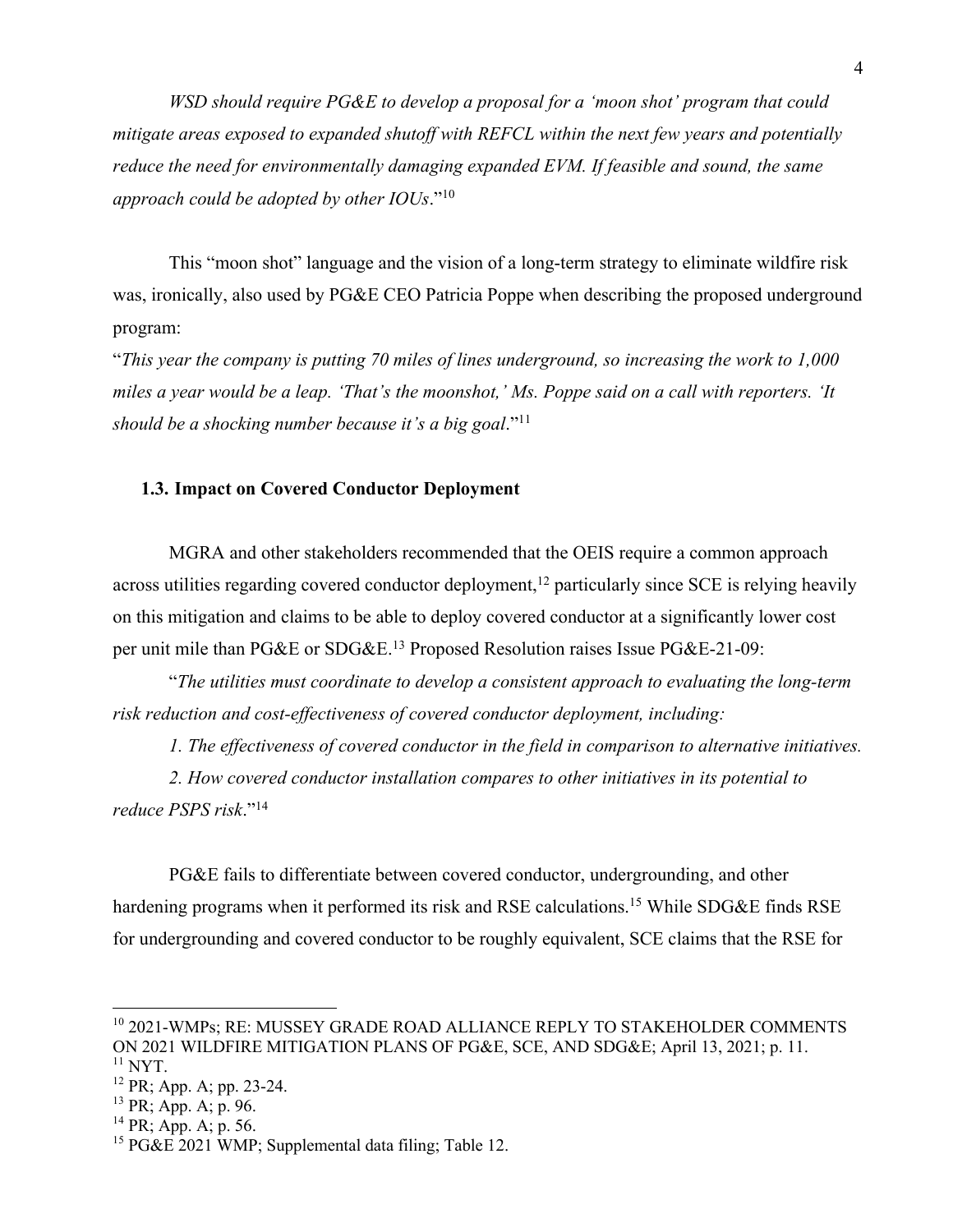undergrounding is 10 times lower than that for covered conductor.<sup>16</sup> PG&E's proposal therefore may be require spending considerably more in ratepayer funds for an equivalent reduction in wildfire risk. While Issue PG&E-21-14 requires PG&E to provide details regarding both short-term and long-term plans for hardening, including covered conductor, and it calls for more details regarding PG&E's newly announced undergrounding program, it does not adequately take into account the extent to which PG&E's undergrounding program (if implemented) would displace spending from other hardening programs. Nor does it account for how this program, even while still under consideration, has the potential to displace spending from other hardening programs.

# **1.4. Summary and Recommendations**

As it stands, the PR errs in not giving appropriate weight to the potential impacts of PG&E's announced undergrounding program and its impacts on all other mitigation programs in its wildfire prevention portfolio. While controlling PG&E spending on wildfire mitigation is not directly under OEIS's oversight, OEIS should use its position to make it clear to the California Public Utilities Commission and public that it supports effective use of ratepayer funds for wildfire risk reduction.

MGRA therefore recommends the following changes:

# **Issue PG&E-21-14:**

Current:

3. Explain how, if at all, PG&E's recently announced undergrounding plan changes its decisionmaking framework for initiative selection for individual circuit segments.

Redlined:

3. Explain how, if at all, **Provide alternative short-term and long-term plans that incorporate**  PG&E's recently announced undergrounding plan changes **into** its decision-making framework for initiative selection for individual circuit segments. **Include:**

# **a. Change in balance of covered conductor, undergrounding and other hardening in short and long term plans;**

**b. Changes to scope for short-term hardening (2021-2023) due to undergrounding program c. Risk spend efficiencies for hardening program with and without the expanded** 

<sup>16</sup> MGRA 2021 WMP Comments; p. 66.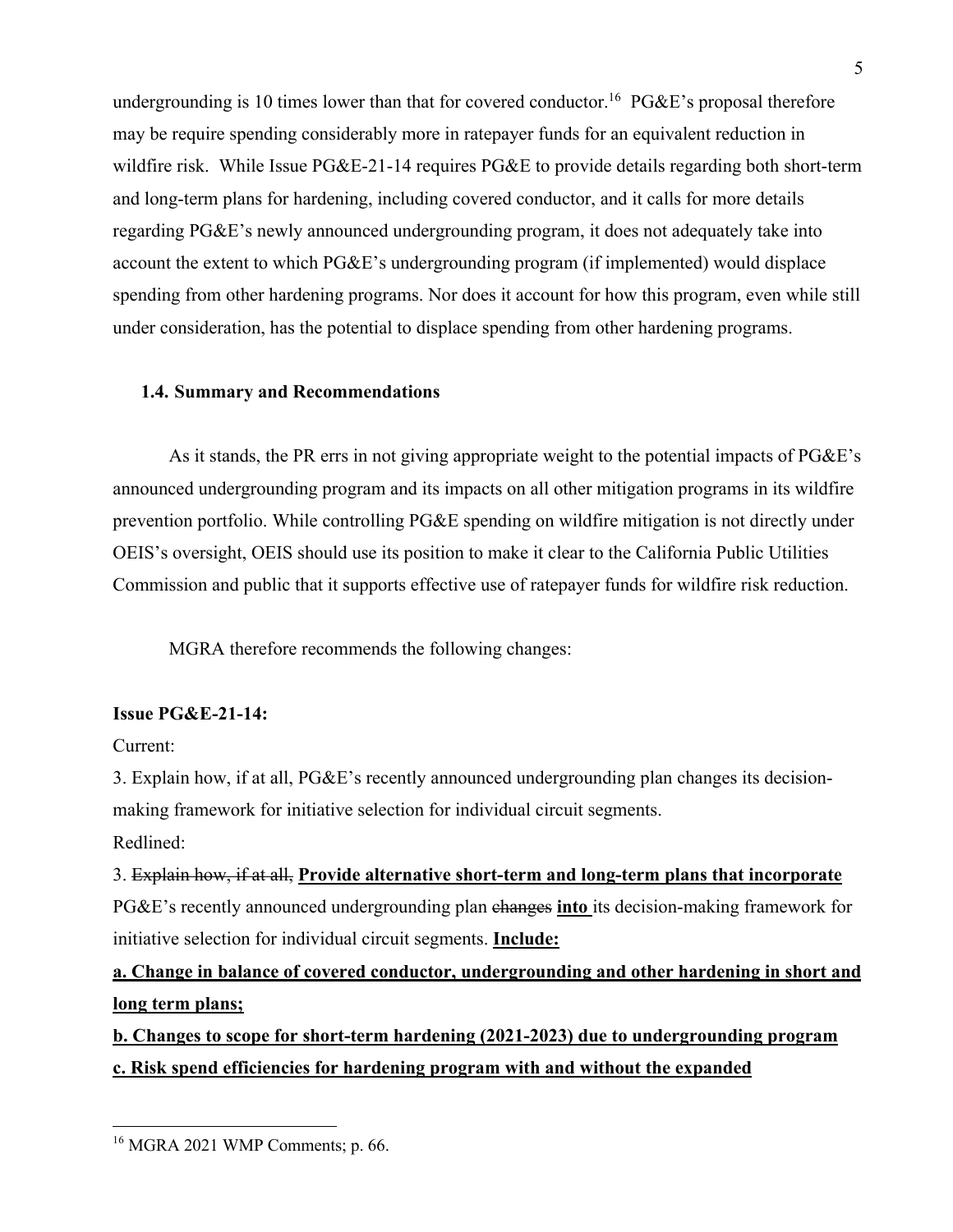# **undergrounding project.**

# **d. Delays, deferrals, or cancellation of advanced technology mitigations research and deployment due to displacement by the undergrounding project.**

Final:

3. Provide alternative short-term and long-term plans that incorporate PG&E's recently announced undergrounding plan into its decision-making framework for initiative selection for individual circuit segments. Include:

a. Change in balance of covered conductor, undergrounding and other hardening in short and long term plans;

b. Changes to scope for short-term hardening (2021-2023) due to undergrounding program

c. Risk spend efficiencies for hardening program with and without the expanded undergrounding project.

d. Delays, deferrals, or cancellation of advanced technology mitigations research and deployment due to displacement by the undergrounding project.

# **2. OTHER TECHNICAL ISSUES**

A variety of other minor technical errors were identified in the PR.

# **2.1. Incorporation of Wind into Ignition Model**

The PR correctly notes in Issue PG&E-21-04 that "PG&E does not adequately justify the wind speed inputs it uses in its Probability of Ignition Models."<sup>17</sup>

However, the PR then makes an inconsistent statement regarding PG&E's use of wind speed inputs:

"*PG&E estimated the fire season ignition probabilities using MaxEnt. The models are trained on ignition (or outage) locations and gridded spatial (raster) environmental and asset attribute data. This is an improvement by inputting more accurate data sets (tree type, wind scores, and ground cover) and includes machine learning*."<sup>18</sup>

 $17$  PR; p. 21.

 $18$  PR; App. A; p. 96.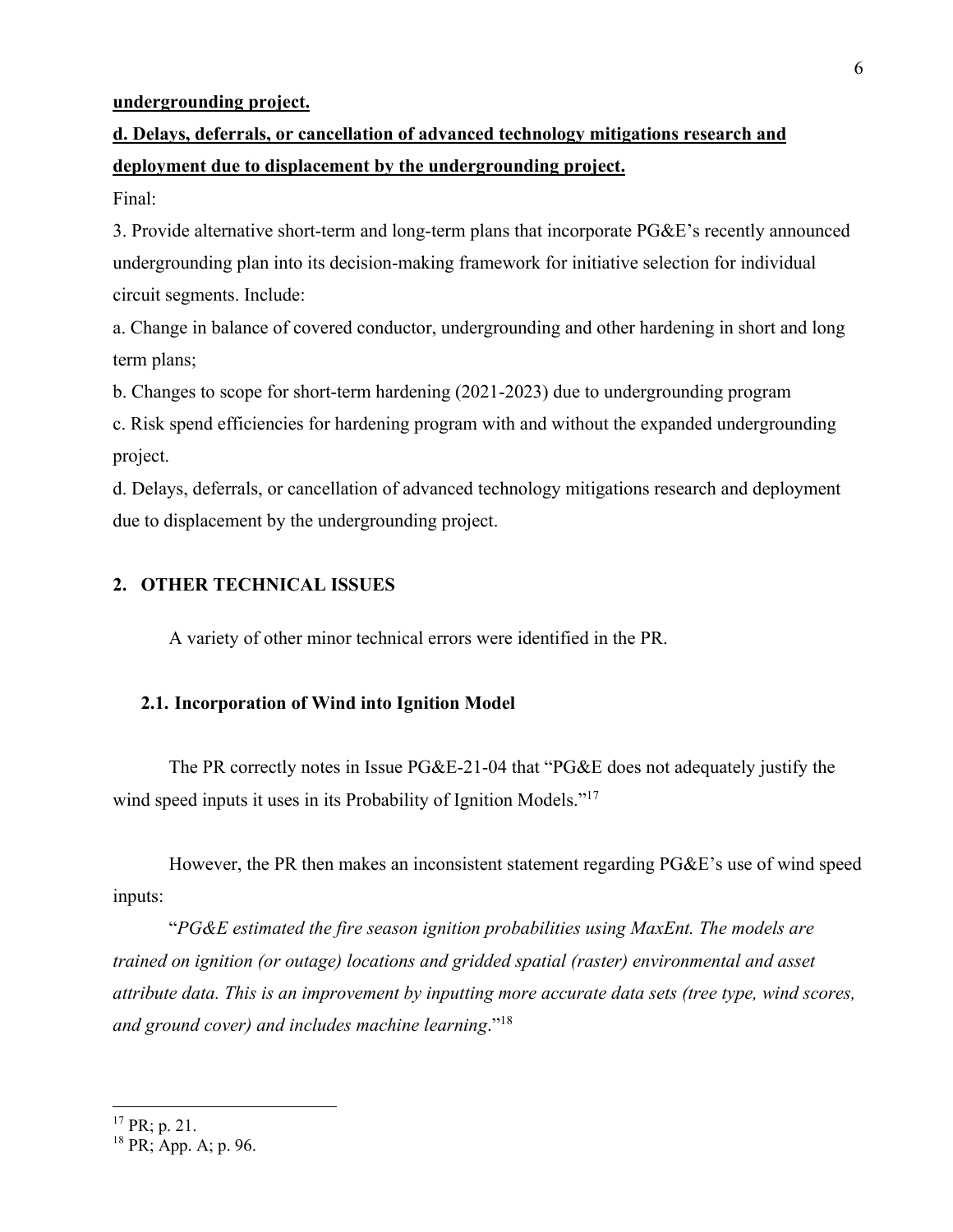The PR should not cite PG&E's usage of wind data as an improvement in one section and as a detriment in another. MGRA's 2021 WMP comments and revision comments demonstrated how the assumptions made in PG&E's MaxEnt machine learning analysis with regard to wind were inadequate and ignore the long-understood causal relationship between high winds and power line wildfire ignitions by failing to incorporate peak hourly speeds for fire weather. We therefore have no current means to judge whether the ignition probability scores are an "improvement" over the previous model.

# **Recommendation:**

#### Original:

PG&E estimated the fire season ignition probabilities using MaxEnt. The models are trained on ignition (or outage) locations and gridded spatial (raster) environmental and asset attribute data. This is an improvement by inputting more accurate data sets (tree type, wind scores, and ground cover) and includes machine learning.

## Redlined:

PG&E estimated the fire season ignition probabilities using **a machine learning model with a** MaxEnt **(Maximum Entropy) classifier**. The models are trained on ignition (or outage) locations and gridded spatial (raster) environmental and asset attribute data. This is an improvement by inputting **analysis incorporated larger and** more accurate data sets (**for example** tree type, wind scores, and ground cover) and includes machine learning.

Final:

PG&E estimated the fire season ignition probabilities using a machine learning model with a MaxEnt (Maximum Entropy) classifier. The models are trained on ignition (or outage) locations and gridded spatial (raster) environmental and asset attribute data. This analysis incorporated larger and more accurate data sets (for example tree type and ground cover).

# **2.2. Stakeholder Participation**

The Proposed Resolution states that "PG&E reports it has also modeled PSPS consequences to customers at a program level and is currently developing a more granular, circuit level model, to